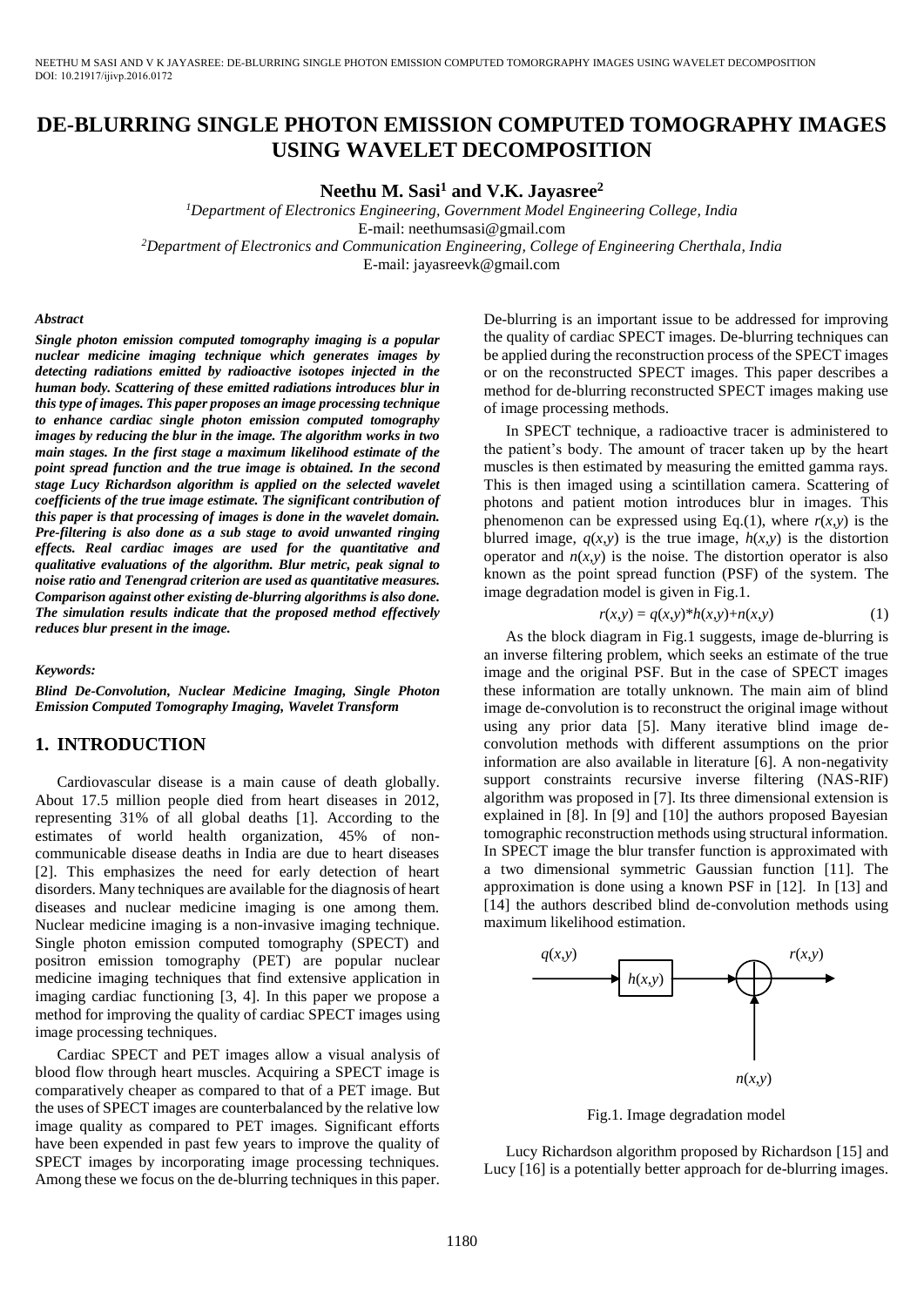Lucy Richardson algorithm considers images with Poisson statistics and maximizes the likelihood function in an iterative manner. In [17] this is described as,

$$
p(r/q) = \prod_{x,y} \frac{(h^*q)^r e^{-(h^*q)}}{r!}
$$
 (2)

This paper proposes a de-blurring algorithm for cardiac SPECT images in which Lucy Richardson algorithm is applied on selected wavelet coefficients of the image. The paper is organized as follows. Section 2 gives a brief description of the fundamentals of wavelet transform. Proposed method is detailed in section 3. Section 4 discusses the results and the paper is concluded in section 5.

# **2. FUNDAMENTALS OF WAVELET TRANSFORM**

The wavelet transform (WT) is a tool for time-frequency analysis [18,19]. It is similar to short time Fourier transform (STFT) except that STFT uses constant length window functions but WT uses wider window functions for low frequencies and narrower window functions for high frequencies as shown in Fig.2. This ensures constant time frequency resolution. In WT the transformation is done using special type of functions called wavelets. A wavelet  $\psi$  is a function with average zero. A single wavelet with its dilations and translations, also known as bases functions, are used to represent a signal.

$$
\int_{-\alpha}^{\alpha} \psi(t)dt = 0
$$
\n(3)

The wavelet  $\psi$  which is dilated with a scale parameter  $\alpha$  and translated by *b* is,

$$
\psi_{b,a}(t) = \frac{1}{\sqrt{a}} \psi\left(\frac{t-b}{a}\right) \tag{4}
$$

The wavelet transform of the signal *f* at the scale *a* and position *b* is,

$$
Wf(b,a) = \int_{-\alpha}^{\alpha} f(t) \frac{1}{\sqrt{a}} \psi^* \left(\frac{t-b}{a}\right) dt
$$
 (5)

Discrete wavelet transform analyzes the signal using discrete scales with a number of translations at each scale. Sampling Eq.(5) at discrete values of scales and translations is done by substituting  $a = 2<sup>j</sup>$ , *j* and *k* are integers representing discrete translations and dilations. Eq.(5) becomes,

$$
W(j,k) = \int_{-\alpha}^{\alpha} f(t) 2^{j/2} \psi\left(2^{j} t - k\right) dt
$$
 (6)

In discrete wavelet transform wavelet coefficients are found out at a very few number of points and the corresponding wavelets are given as,

$$
\psi_{j,k}(t) = 2^{j/2} \psi\left(2^j t - k\right) \tag{7}
$$



Fig.2. Time frequency tiling in wavelet transform

Here the mother wavelet is  $\psi_{0,0}(t) = \psi(t)$ . Putting values for all integers *j* and *k*, other wavelets are generated. All these wavelets form orthogonal bases.

Two dimensional discrete wavelet transform is applied on images by performing one dimensional transform in two stages. In the first stage one dimensional transform is applied on each row generating the approximation and detail coefficients in each row (L and H sub-bands). In the second stage, one dimensional transform is applied on these L and H sub-band column-wise to obtain LL, LH, HL and HH sub-bands. LL denotes the approximation coefficients or the low frequency part and LH, HL and HH denote the detail coefficients or the high frequency part.

### **3. PROPOSED METHOD**

In this paper we propose a method for de-blurring cardiac SPECT images. The method applies Lucy Richardson algorithm on wavelet coefficients. Lucy Richardson algorithm gives best results for cases with a known distortion operator or PSF. In the case of SPECT images the distortion operator is totally unknown. In our method an estimate of PSF and true image is obtained using maximum likelihood approach. The estimated image is decomposed using discrete wavelet transform into approximation and detail coefficients. Lucy Richardson algorithm is applied on the approximation coefficients. The PSF estimated using maximum likelihood approach acts as the initial PSF to Lucy Richardson algorithm. The detailed algorithm is given below and the block diagram is shown in Fig.3.

- **Step 1:** In a cardiac SPECT image the functioning of the heart at different instances of time can be visualized in different slices or tiles. Each heart tile shows the amount of blood in the heart region at an instant of time. The first step is to extract each tile from the image. The further processing is done on each tile.
- **Step 2:** Maximum likelihood estimation and Lucy Richardson algorithm are implemented using Discrete Fourier Transform, which may introduce high frequency drops. Pre-filtering is done to reduce this ringing effect.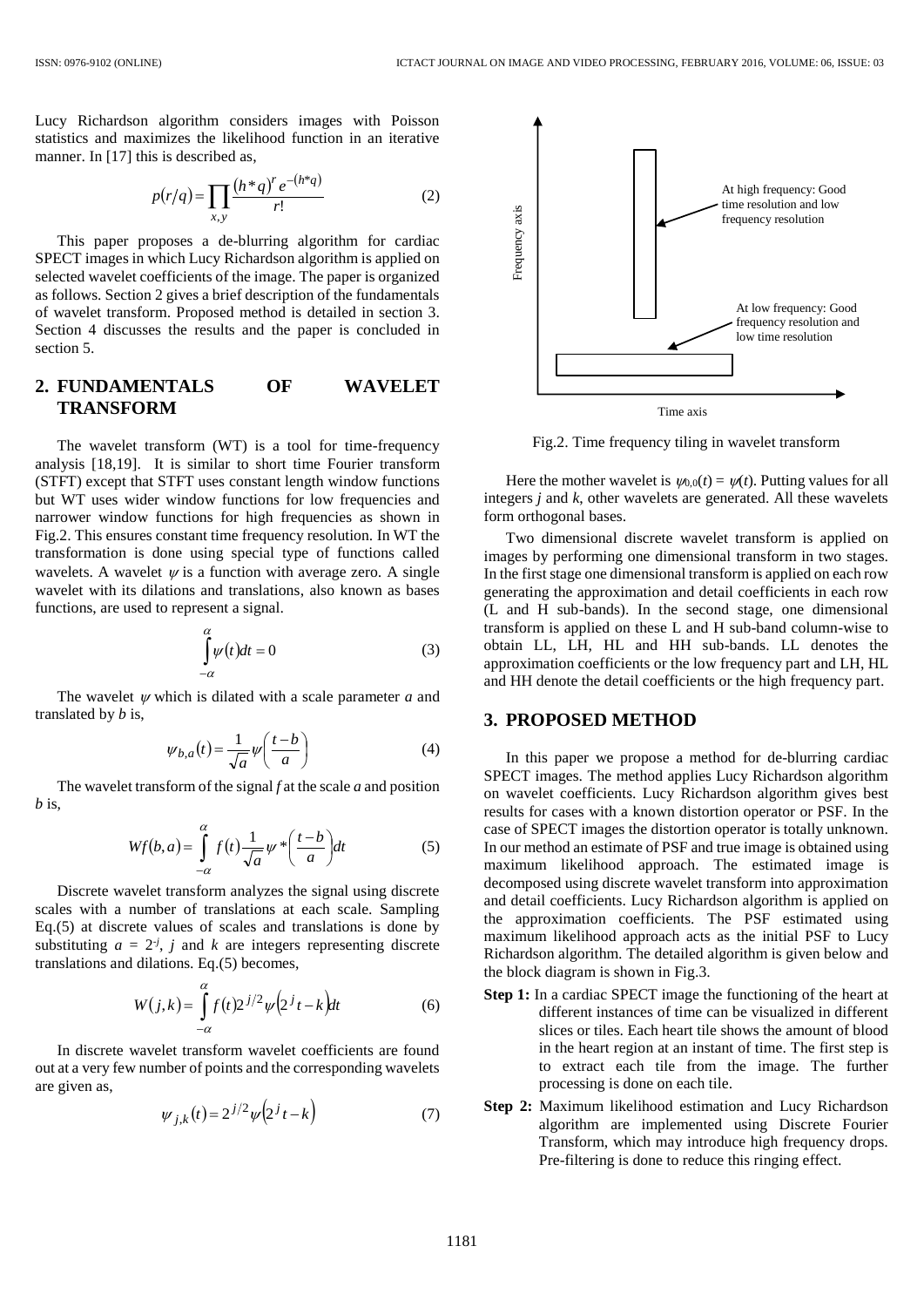**Step 3:** Using Bayesian principles, the PSF and the true image are estimated by maximizing the likelihood function,

$$
\{q_{ML}, h_{ML}\} = \underset{q,h}{\text{arg max}} p(r/q, h) \tag{8}
$$

• An initial guess on PSF is made.

$$
\hat{h}^{(0)}(x, y) = ones(arbitrary size)
$$
\n(9)

An initial guess on the true image is made.



Fig.3. Block diagram of the proposed method

- Set the number of iterations to be performed, *P*.
- Using iterative steps, maximum likelihood estimate of PSF and the true image are computed.

$$
\hat{q}^{p+1}(x, y) = \hat{q}^p(x, y) \left[ \hat{h}^p(x, y)^* * \frac{r(x, y)}{\hat{h}^p(x, y)^* \hat{q}^p(x, y)} \right] (11)
$$

$$
\hat{h}^{p+1}(x, y) = \hat{h}^p(x, y) \left[ \frac{r(x, y)}{\hat{h}^p(x, y)^* \hat{q}^p(x, y)} * r(x, y)^* \right] \tag{12}
$$

• Non negativity constraints are applied on  $\hat{q}(x, y)$  and

 $\hat{h}(x, y)$  during each iteration step.

- Stop the iterations when the number of iterations reaches *P*.
- **Step 4:** Using discrete wavelet transform,  $\hat{q}^p(x, y)$  is decomposed into four sub band images as shown in Fig.4, where LL denotes the approximation coefficients and LH, HL and HH denote the detail coefficients.



Fig.4. Wavelet decomposition (single level)

- **Step 5:** Lucy Richardson algorithm is applied on the approximation coefficients.
- **Step 6:** Detail coefficients are thresholded using universal thresholding.
- **Step 7:** Inverse discrete wavelet transform is taken with the processed approximation coefficients and the thresholded detail coefficients.

# **4. RESULTS AND DISCUSSION**

The proposed method is applied to cardiac SPECT images obtained from a two collimator single photon emission computed tomography device. The database used for testing the algorithm consists of 40 images taken from 40 different patients in the age group 45-65 years,  $952 \times 510$  gray scale images, each with 40 heart tiles are used in the experiments. The tiles include both short axis and long axis views of the heart. The Fig.5 shows a portion of the blurred input image with 4 tiles from short axis view. The corresponding output de-blurred image is shown in Fig.6. The Fig.7 shows tiles corresponding to long axis view of the heart. The corresponding de-blurred image is shown in Fig.8.



Fig.5. Blurred image- short axis slice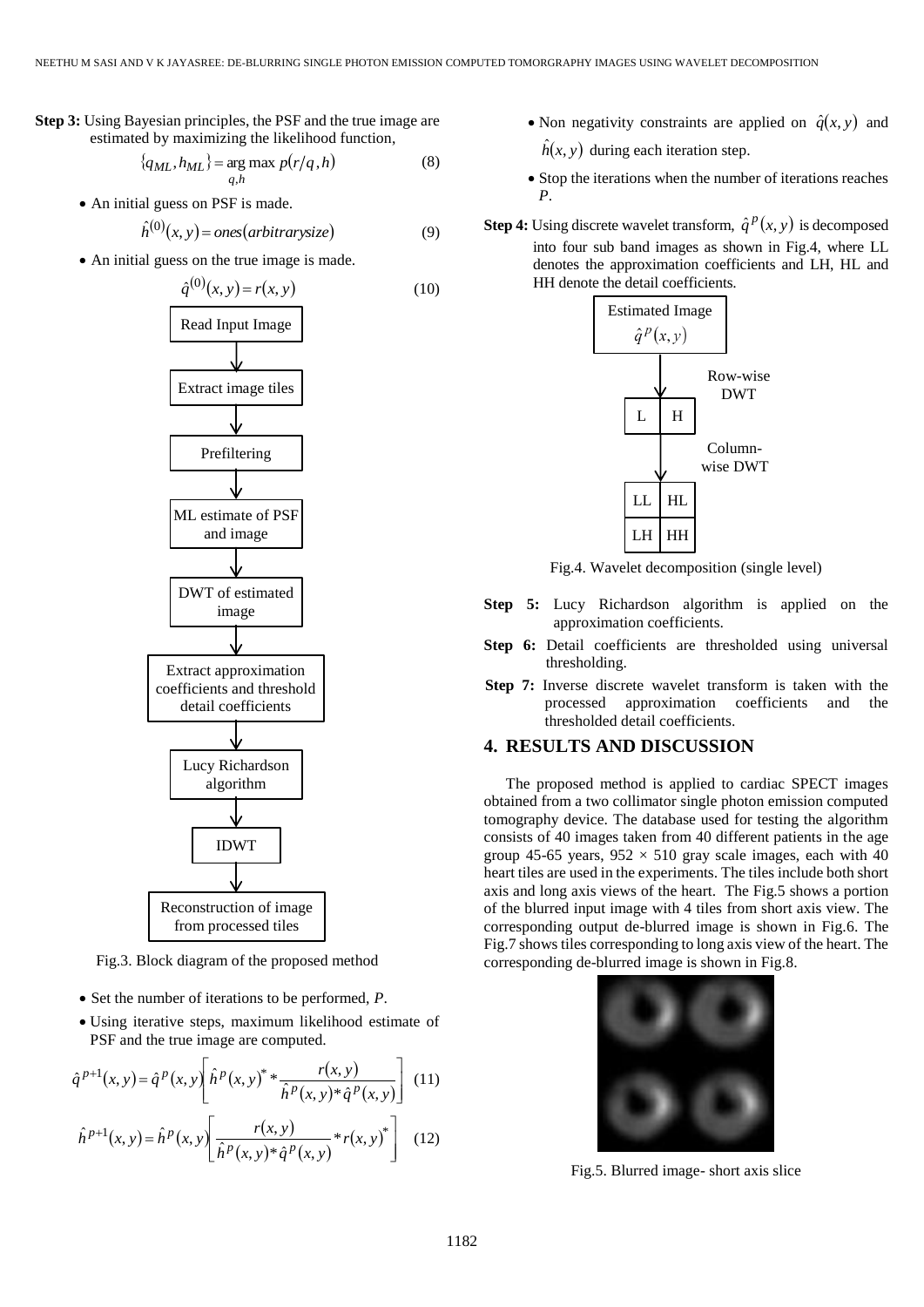The proposed method is also evaluated quantitatively. Blur metric [20], peak signal to noise ratio (PSNR) and Tenengrad criterion are used as quantitative measures. Blur metric gives a measure of blur. Higher the value of blur metric, higher will be the amount of blur. The proposed method is also compared with existing de-blurring techniques. The results in Table.1 show the effectiveness of the proposed method in reducing blur. The proposed method gives the lowest amount of blur as compared to conventional de-blurring techniques including blind deconvolution and Lucy Richardson algorithm.



Fig.6. De-blurred image- short axis slice



Fig.7. Blurred image- long axis slice



Fig.8. De-blurred image- long axis slice

| Table.1. Performance comparison of de-blurring techniques |  |  |
|-----------------------------------------------------------|--|--|
|                                                           |  |  |

| <b>Methods</b>             | <b>Blur Metric</b> |
|----------------------------|--------------------|
| <b>Blurred</b> image       | 0.8427             |
| <b>Blind deconvolution</b> | 0.8151             |
| Lucy Richardson            | 0.8168             |
| Proposed method            | 0.7768             |

The Fig.9 shows the amount of blur present in the blurred image and in the de-blurred image. The proposed method is used for the de-blurring process. From the graph it is clear that there is reduction in blur after applying the proposed method.

The Fig.10 shows a comparison in peak signal to noise ratio (PSNR) between the blurred image and the image de-blurred using the proposed method. The PSNR value is more for deblurred image. The performance of the proposed method in terms of PSNR is also compared with that of Lucy Richardson algorithm. The Fig.11 shows that PSNR value is more for the images obtained by the proposed method as compared to the images obtained by Lucy Richardson algorithm.







Fig.10. Improvement in PSNR



Fig.11. Comparing proposed method with Lucy Richardson algorithm in terms of PSNR